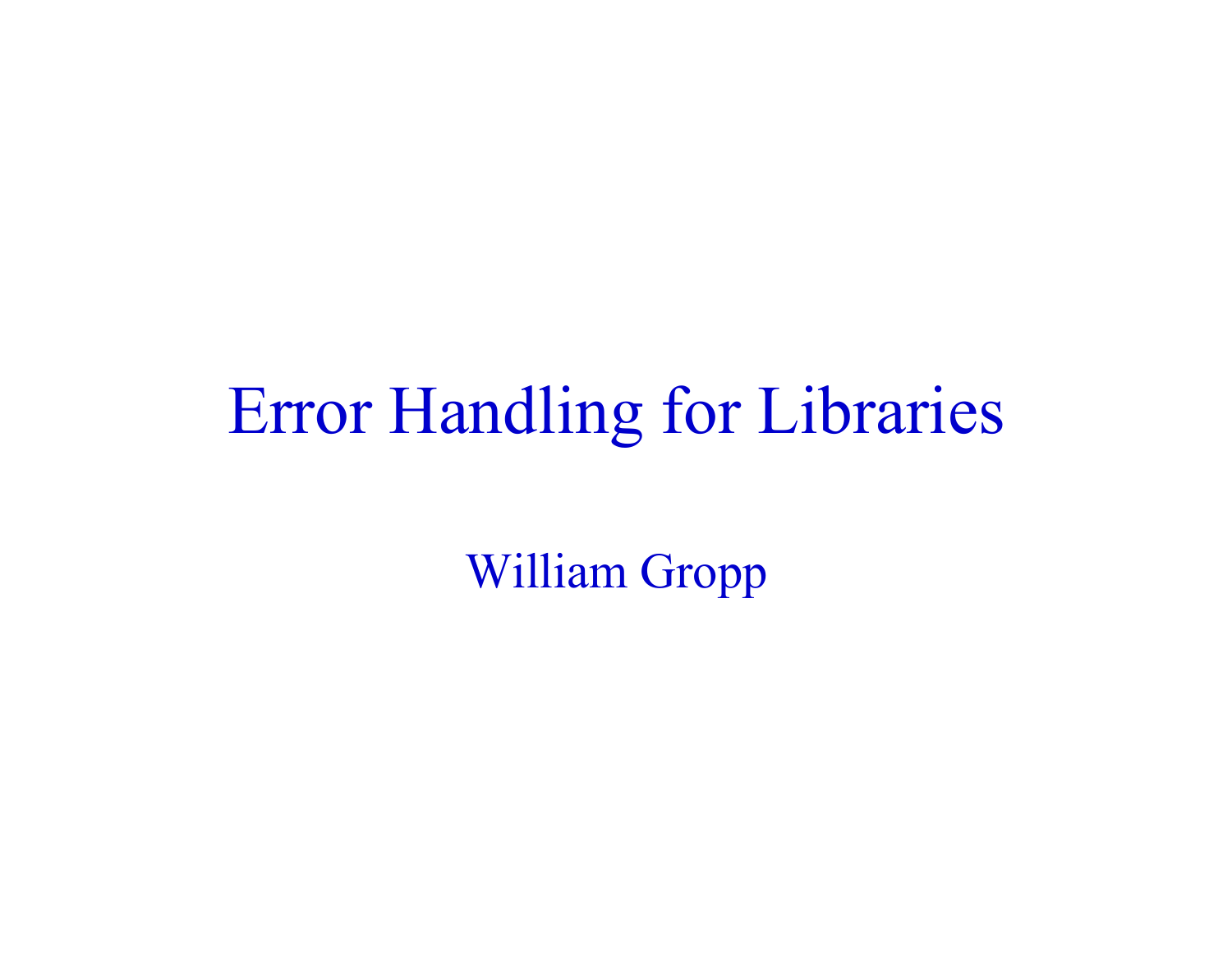### Goals

- In general, error messages should
	- detailed
	- specific to the instance that caused the error
	- uniform in language
- In software libraries
	- Errors should be indicated by an error return or exception
	- The error return value should not require special treatment
		- for example, the user should be able to ignore it and not have to free it
- Messages and Codes
	- Documentation can provide far more detailed information about user and system errors than is appropriate for an error message
- Don't forget Internationalization
	- Unicode
- Most of all, it must encourage use
	- The perfect system is useless if programmers won't use it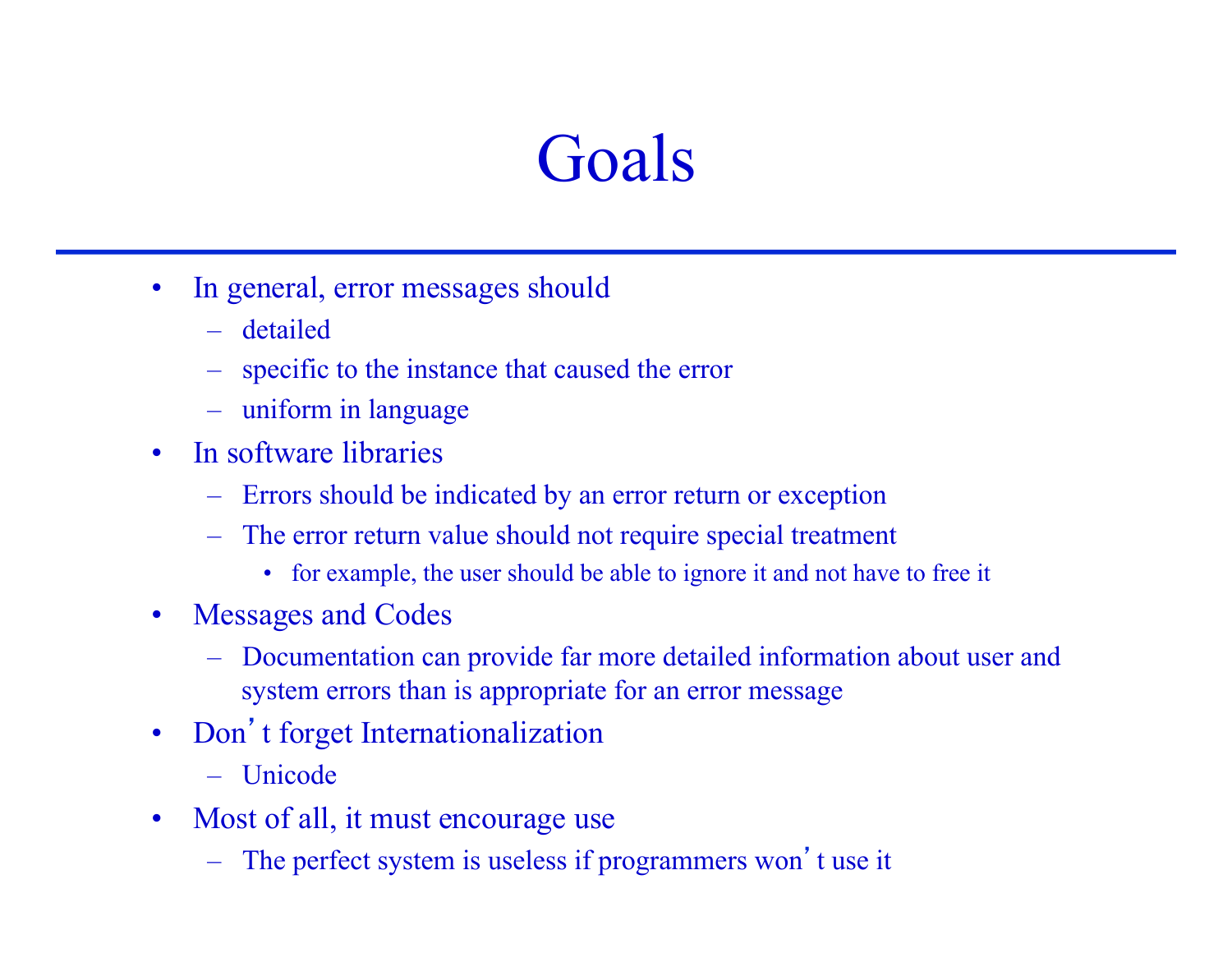# Existing Tools for Error Messages

- National Language Support (NLS) tools
	- Good: Works with a message catalog (helps unify messages)
	- Widely available (part of Xopen/Unix)
	- Bad: Messages are all generic ("syntax error" not "variable foo is undeclared")
	- Messages identified by a number in a routine call
- Message Format (msgfmt) tools
	- Good: message ids are text, not integers (see man -3i gettext on Solaris)
	- Bad: Messages are all generic
	- Bad: Ids not usable in libraries
- In both cases, message can contain formatting instructions, but then can't be used directly with an id (where is the data saved?)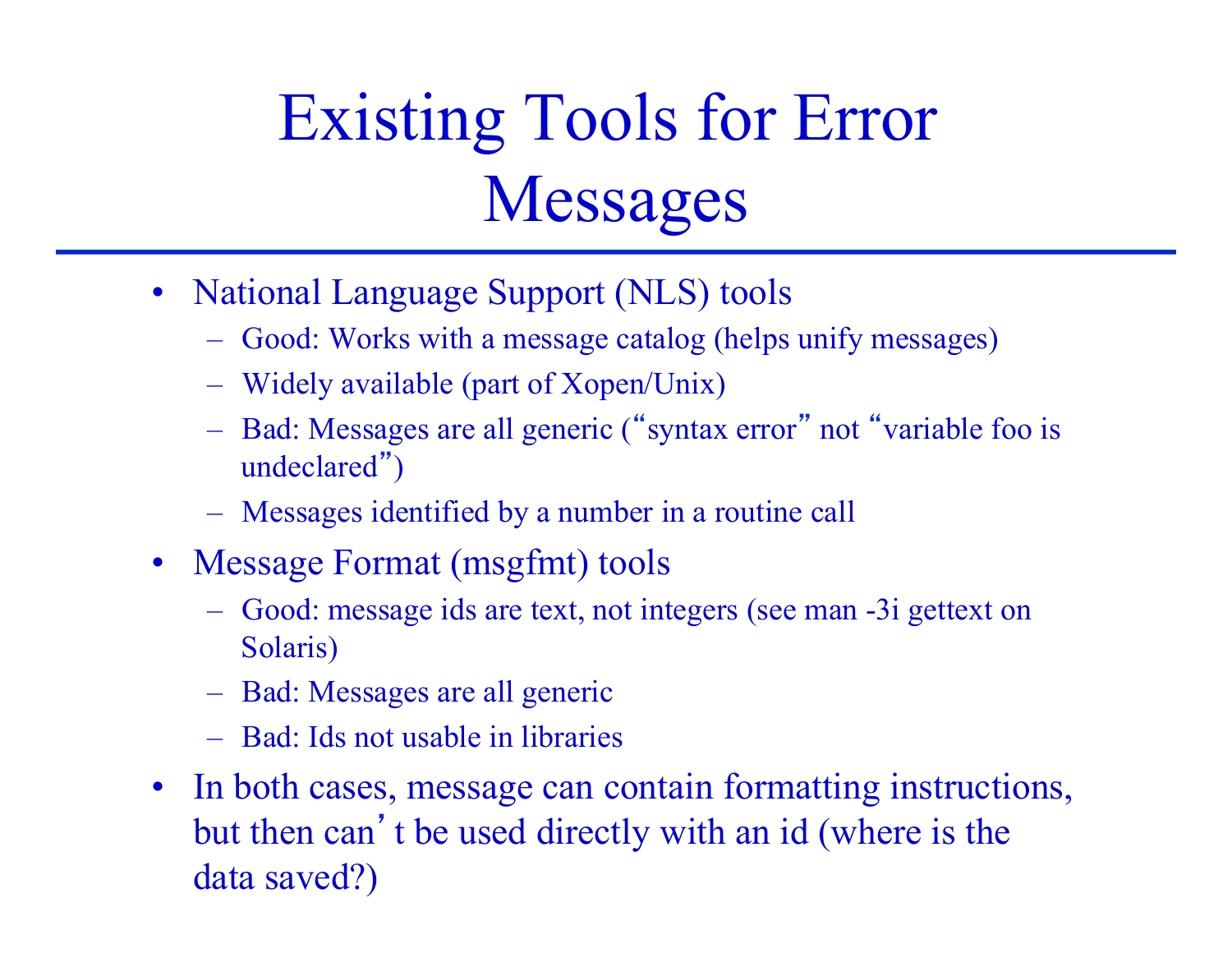## Error Handling in MPI

- Errors in MPI cause the MPI implementation to return an error *code*  which is an integer.
- Each error code belongs to an error *class.* Example classes are MPI\_ERR\_ARG and MPI\_ERR\_RANK.
- An error code may contain additional information beyond the class
- The routine

```
MPI ERROR STRING( int code, char *message,
```

```
 int *msglen )
```
converts a *code* into a character message. The routine MPI ERROR CLASS( int code, int \*class) converts a code to a class.

- Errors invoke an error handler
	- MPI\_ERRORS\_ARE\_FATAL
	- MPI\_ERRORS\_RETURN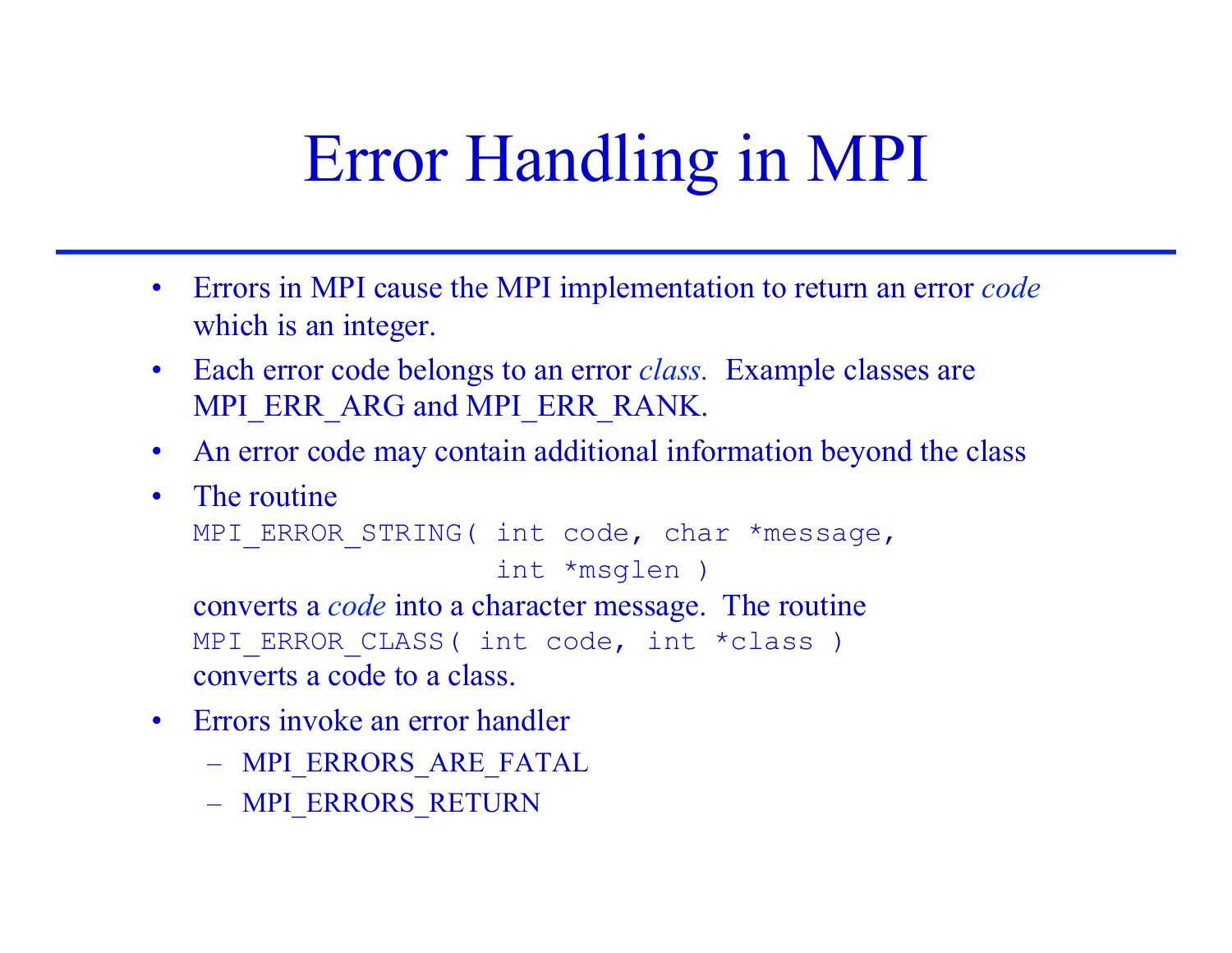### Error Handling in MPICH

• An error code in MPICH has the following parts:

| $ \text{Sign} $ User | . Ring Index | Kind   Class |  |
|----------------------|--------------|--------------|--|
|                      |              |              |  |

- Kind specifies a more specific, generic message within a class
- Ring Index identifies a particular buffer containing a message that is specific to the instance that caused the error
- User is used to indicate a user-defined error class or code (part of MPI-2)
- Sign is zero to keep error codes non-negative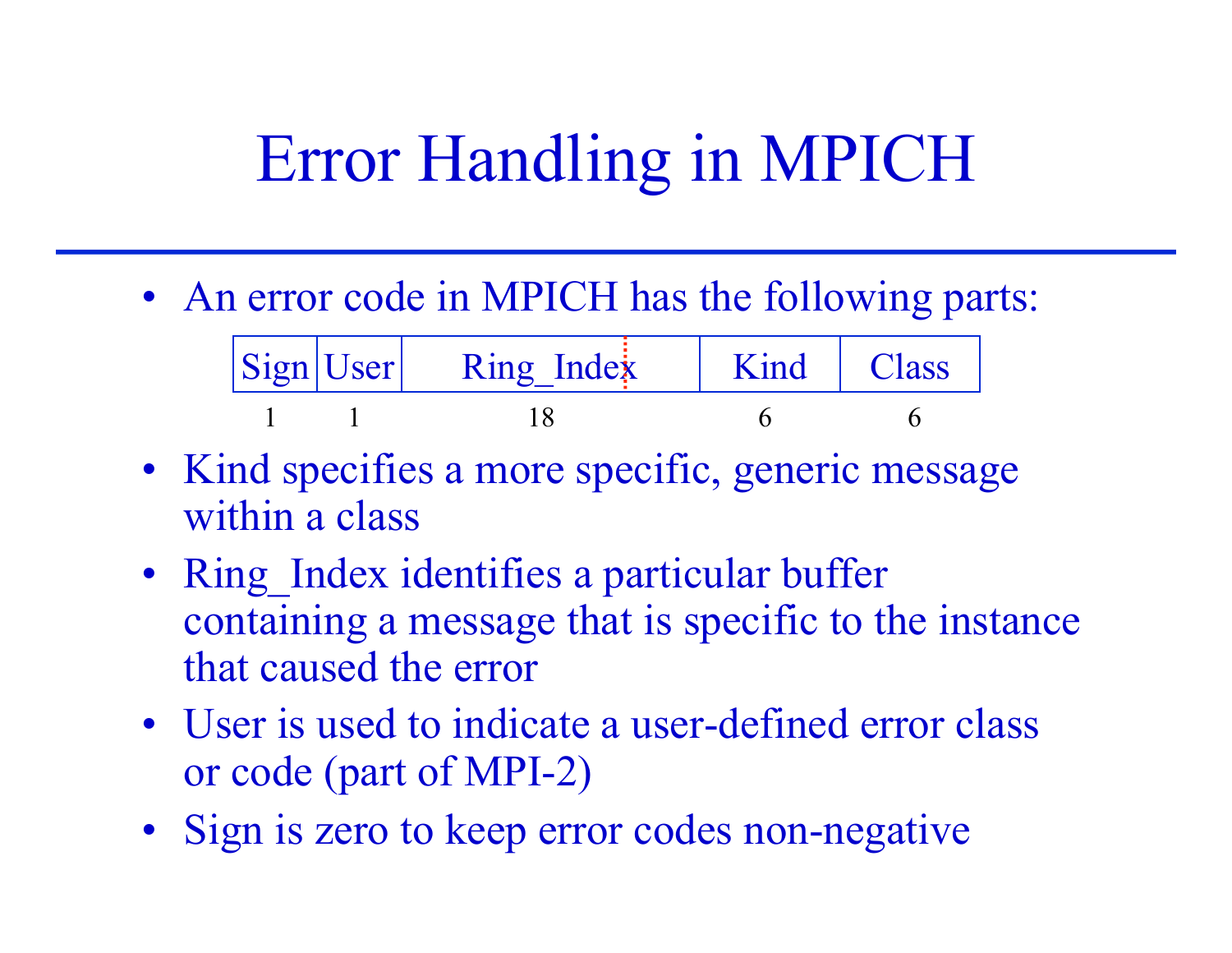### The Error Message Ring

#### • Instance specific messages are placed in a ring

|                  | Ring Index Specific Message Text |
|------------------|----------------------------------|
|                  | Ring Index Specific Message Text |
| <b>NextToUse</b> | Ring Index Specific Message Text |
|                  | Ring Index Specific Message Text |
| Index into ring  | Ring Index Specific Message Text |
|                  | Ring Index Specific Message Text |
|                  | Ring Index Specific Message Text |
|                  | Ring Index Specific Message Text |
|                  |                                  |

- Ring Index is larger than the actual ring
	- Just use low bits
- Check full Ring Index when accessing message
	- if does not match value in error code, message has been lost
		- Use generic message in that case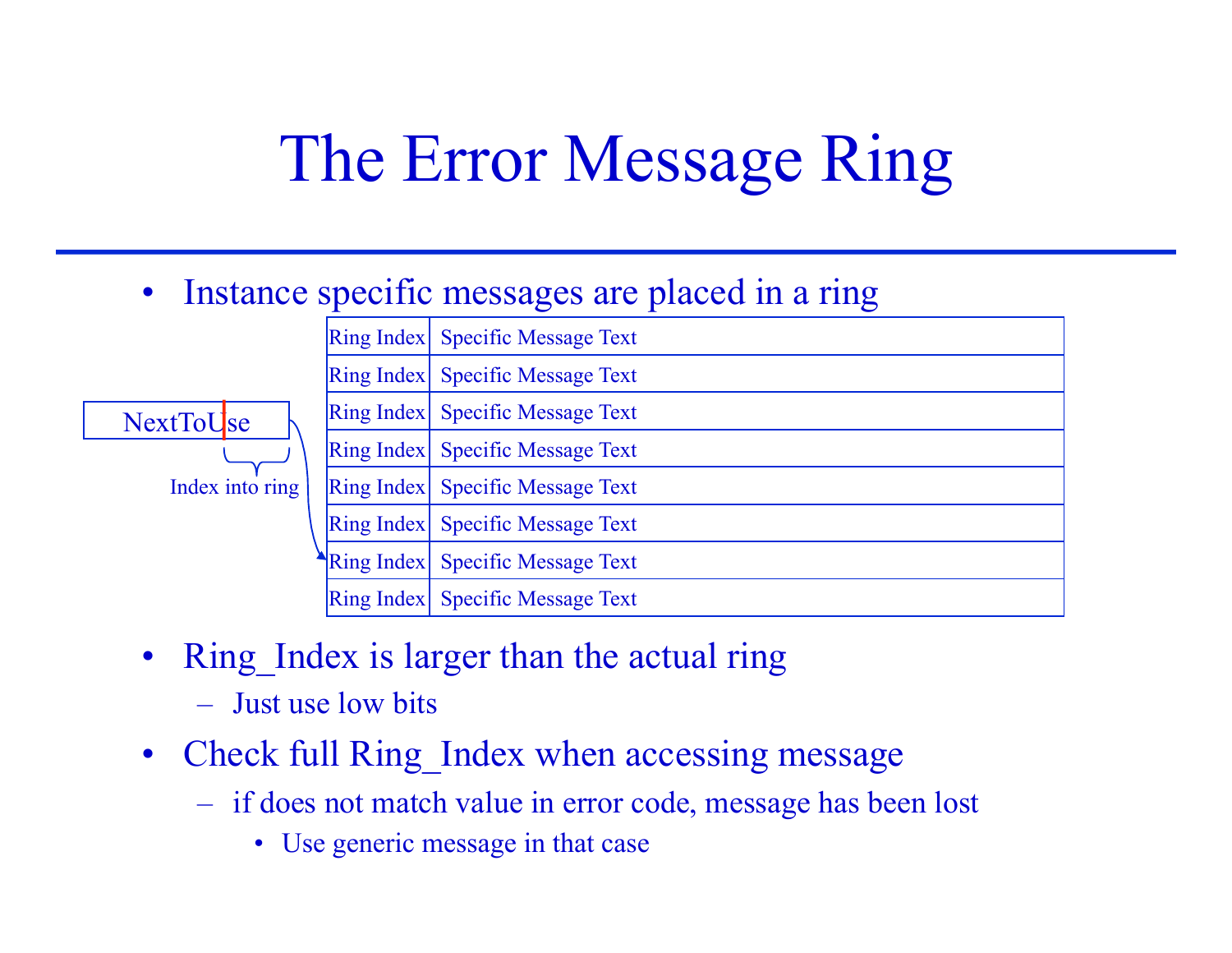### Placing Messages in the Source

- MPIR Err setmsg( class, code, routine name, generic string, instance string, arguments, ... )
- For example
	- mpi\_errno = MPIR\_Err\_setmsg( MPI\_ERR\_TOPOLOGY,

MPIR\_ERR\_TOPO\_TOO\_LARGE, myname, "Topology size is larger than size of communicator", "Topology size %d is greater than communicator size %d", num ranks, size );

- Activating the appropriate error handler
	- return MPIR\_ERROR( comm\_ptr, mpi\_errno, myname );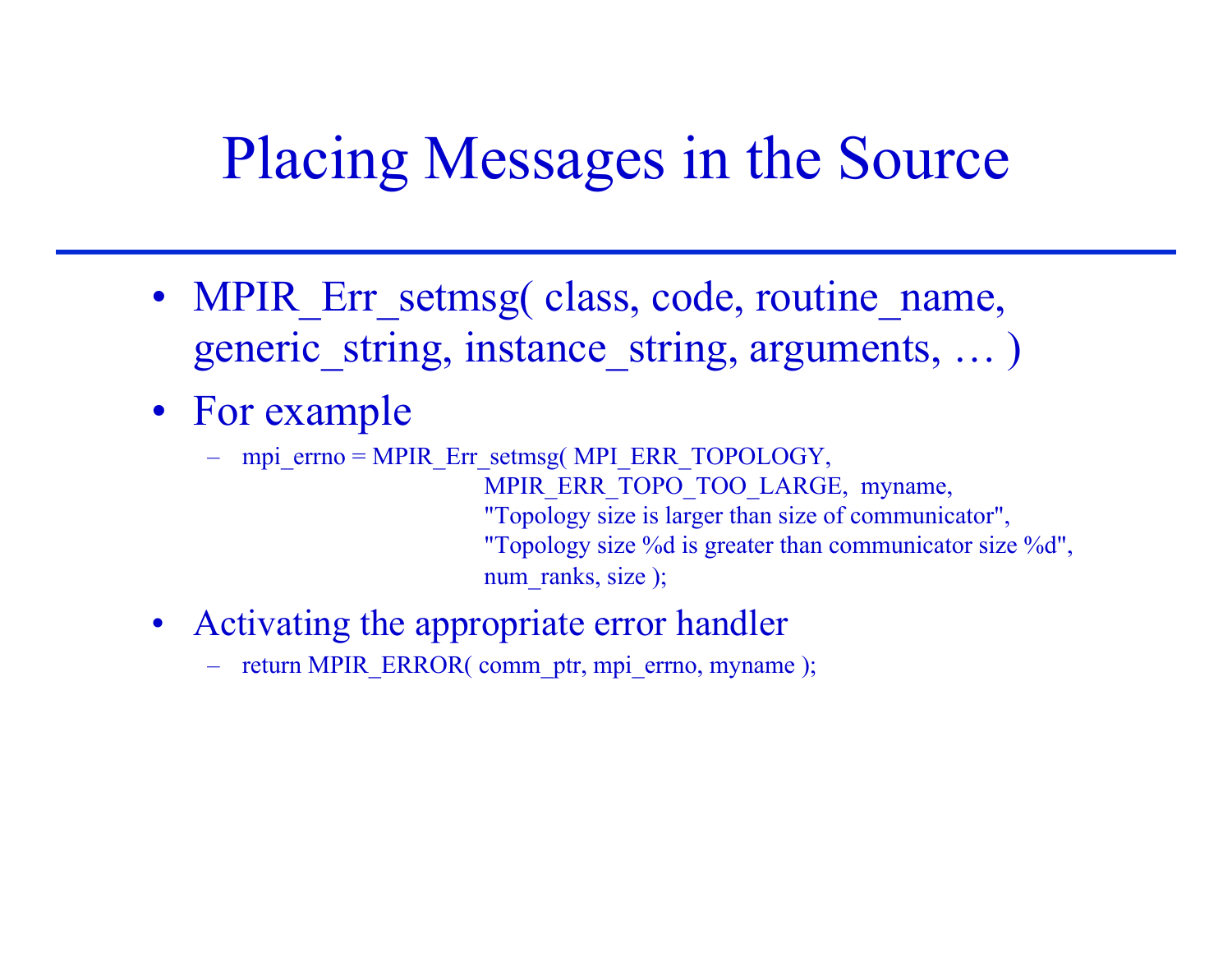### Creating the Message Catalogs

- GetMsgCat
	- Perl Script matches MPIR\_Err\_setmsg
		- Handles multiline uses
		- Generates
			- NLS style message catalog (for gencat)
			- mpierrstrings.h file containing all message strings
				- » ensures that error messages can be generated even if there is a problem with the NLS system
				- » No "NLS catalog not found" error messages  $\odot$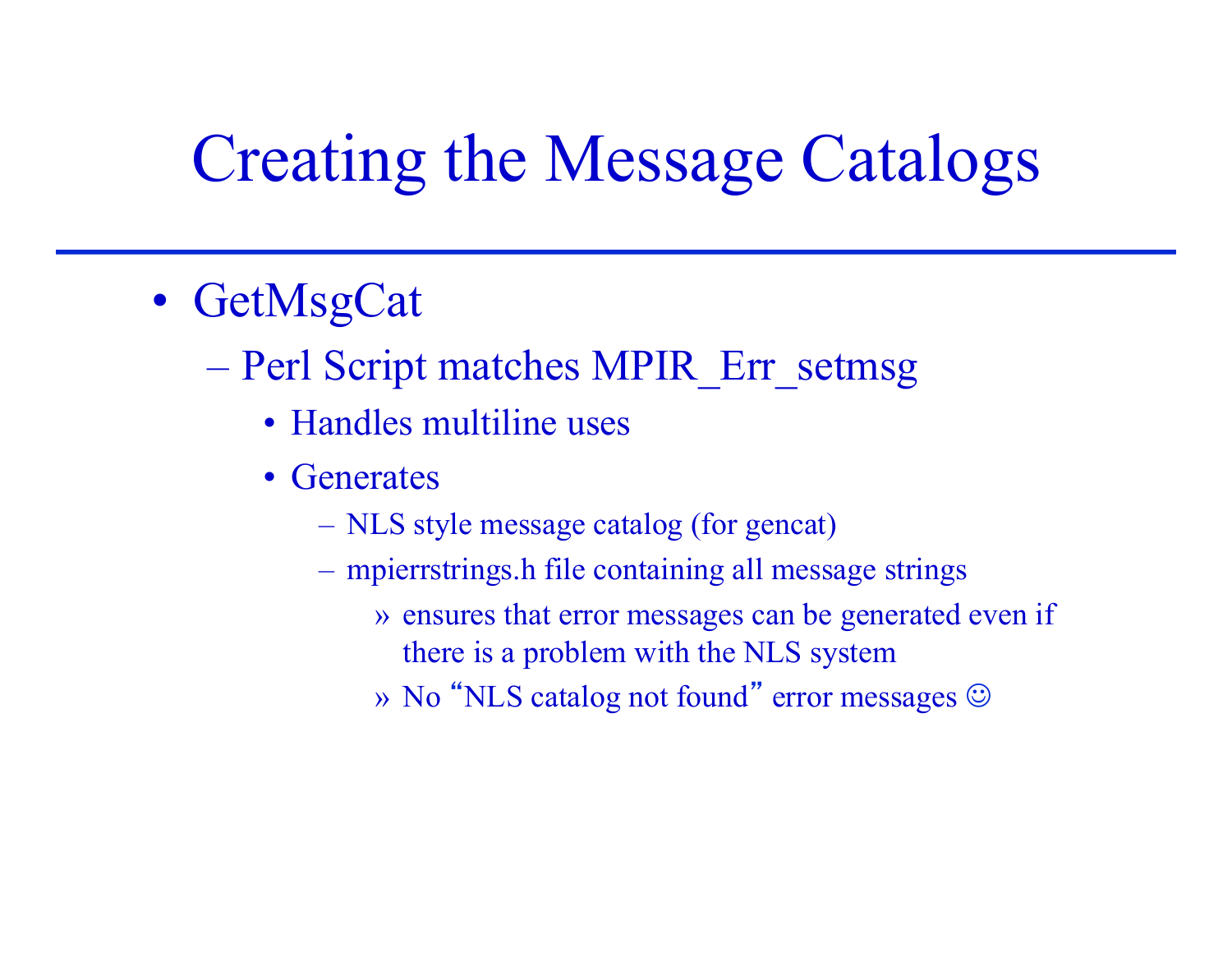### Common Messages

- Some messages used in many routines, e.g.,
	- rank -3 is not a valid rank
	- variable buf is null
- These should have the exact same text everywhere
- Use
	- same text in all uses of MPIR Err\_setmsg
	- use (char \*)0 to indicate default
		- default version of messages can be placed in a common file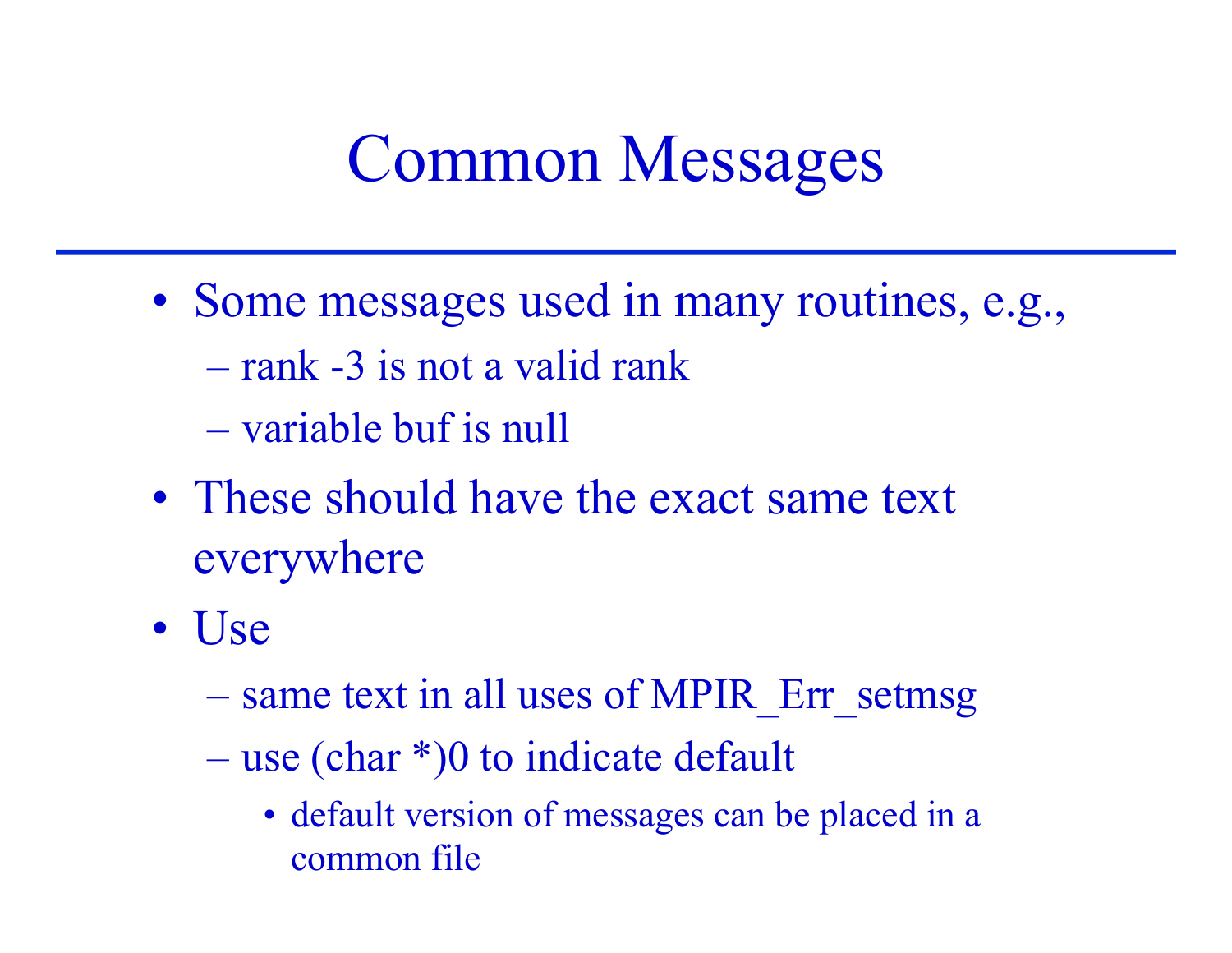## Finding Mistakes

- Look for printf, puts and generate list
- Allow PRINTF, PUTS, etc. for non-user messages
	- Internal debugging messages
	- Language-independent output
- Definition of PRINTF, PUTS can be different from just printf, puts
	- Programs with no stdout/stderr (Windows)
	- Output in parallel applications